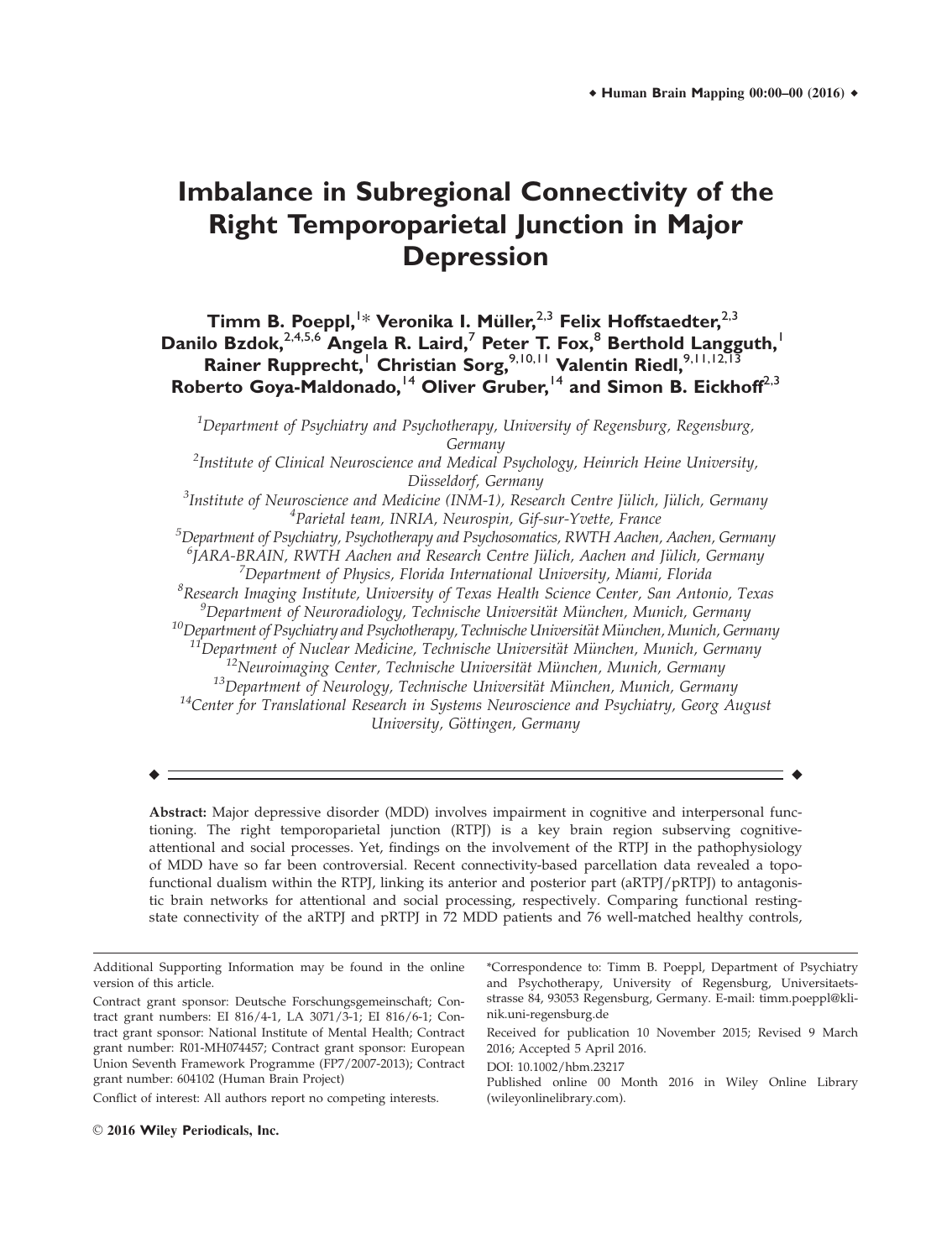we found a seed (aRTPJ/pRTPJ)  $\times$  diagnosis (MDD/controls) interaction in functional connectivity for eight regions. Employing meta-data from a large-scale neuroimaging database, functional characterization of these regions exhibiting differentially altered connectivity with the aRTPJ/pRTPJ revealed associations with cognitive (dorsolateral prefrontal cortex, parahippocampus) and behavioral (posterior medial frontal cortex) control, visuospatial processing (dorsal visual cortex), reward (subgenual anterior cingulate cortex, medial orbitofrontal cortex, posterior cingulate cortex), as well as memory retrieval and social cognition (precuneus). These findings suggest that an imbalance in connectivity of subregions, rather than disturbed connectivity of the RTPJ as a whole, characterizes the connectional disruption of the RTPJ in MDD. This imbalance may account for key symptoms of MDD in cognitive, emotional, and social domains. Hum Brain Mapp 00:000-000, 2016. © 2016 Wiley Periodicals, Inc.

Key words: major depressive disorder; depression; right temporoparietal junction; resting state; connectivity; functional magnetic resonance imaging

r r

#### **INTRODUCTION**

Mental disorders considerably contribute to the global health challenge, with depressive disorders being the leading global cause of all non-fatal burden of disease [Whiteford et al., 2013]. Major depressive disorder (MDD) involves impairment in various domains, including cognitive and interpersonal social functioning [Hammar and Ardal, 2009; Wells et al., 1989]. Cognitive impairment is not generally attributable to psychotropic medication and comprises deficits in attention and executive function as well as visuospatial learning and memory [Porter et al., 2003]. Furthermore, there is evidence for abnormalities in all domains of higher social cognition, similarly independent from psychiatric medication and notably also from the aforementioned neurocognitive deficits [Doose-Grünefeld et al., 2015; Ladegaard et al., 2014]. The advent of neuroimaging techniques has provided insight into the neural mechanisms underlying these disturbances on the emotional and behavioral level [Cusi et al., 2012; Disner et al., 2011]. Due to its physiological implication in both cognitive-attentional and social processing [Bzdok et al., 2013; Krall et al., 2015], the right temporoparietal junction (RTPJ) is an interesting candidate region for dysfunction of both domains. A recent quantitative meta-analysis of functional imaging studies did reveal disturbed neural activity of the RTPJ in MDD patients [Diener et al., 2012], but other studies have not provided evidence in this regard [Fitzgerald et al., 2008; Hamilton et al., 2012; Kühn and Gallinat, 2013; Sacher et al., 2012]. This discrepancy is surprising and might be explained by the heterogeneity of experimental paradigms that are pooled in a given meta-analysis. If a brain region comprises highly specialized subregions with differential connectivity profiles, the meta-analytic integration of various experiments may produce a null result for the region as a whole.

The RTPJ is a supramodal association area that significantly contributes to both specific cognitive attentional and specific social processes. A recent connectivity-based parcellation study, however, revealed a topofunctional dualism within the RTPJ, by demonstrating that the anterior

and posterior part of this region are linked to antagonistic brain networks for attentional and social processing, respectively [Bzdok et al., 2013]. More specifically, the anterior RTPJ increases neural activity concomitantly with a midcingulate–motor–insular attention network and decreases neural activity when a parietal network crucial for social cognition and memory retrieval becomes active. The reverse pattern was found for the posterior RTPJ [Bzdok et al., 2013]. Given that these mental processes are affected in individuals suffering from MDD [Ladegaard et al., 2014; Porter et al., 2003], we hypothesized that an imbalance in the connectivity of these RTPJ subregions is part of the MDD pathophysiology.

To test this hypothesis, we investigated whether MDD is associated with a differential disruption of connectivity of the anterior and posterior RTPJ (aRTPJ/pRTPJ) subregions, possibly accounting for pertinent psychopathology. A twostep approach was used. First, we compared functional resting-state connectivity of the aRTPJ and pRTPJ in patients suffering from MDD and healthy controls recruited from two sites. In addition, we assessed correlations of dysconnectivity with both the clinical course of MDD and current depressive symptoms. Second, regions that demonstrated differentially altered connectivity with the aRTPJ/pRTPJ were then functionally characterized using meta-data from a large-scale neuroimaging database.

#### **METHODS**

#### **Subjects**

Seventy-two patients with the diagnosis of MDD according to ICD-10 and 76 healthy controls without any current or past neurological or psychiatric disorders from two different sites (Göttingen [Site 1;  $N = 100$ ] and Munich [Site 2;  $N = 48$ ]) participated in this study. All subjects provided written informed consent in accordance with the guidelines of the local ethics committees at the Universities in Göttingen and Munich. Patients and controls were matched not only at the overall group level but also within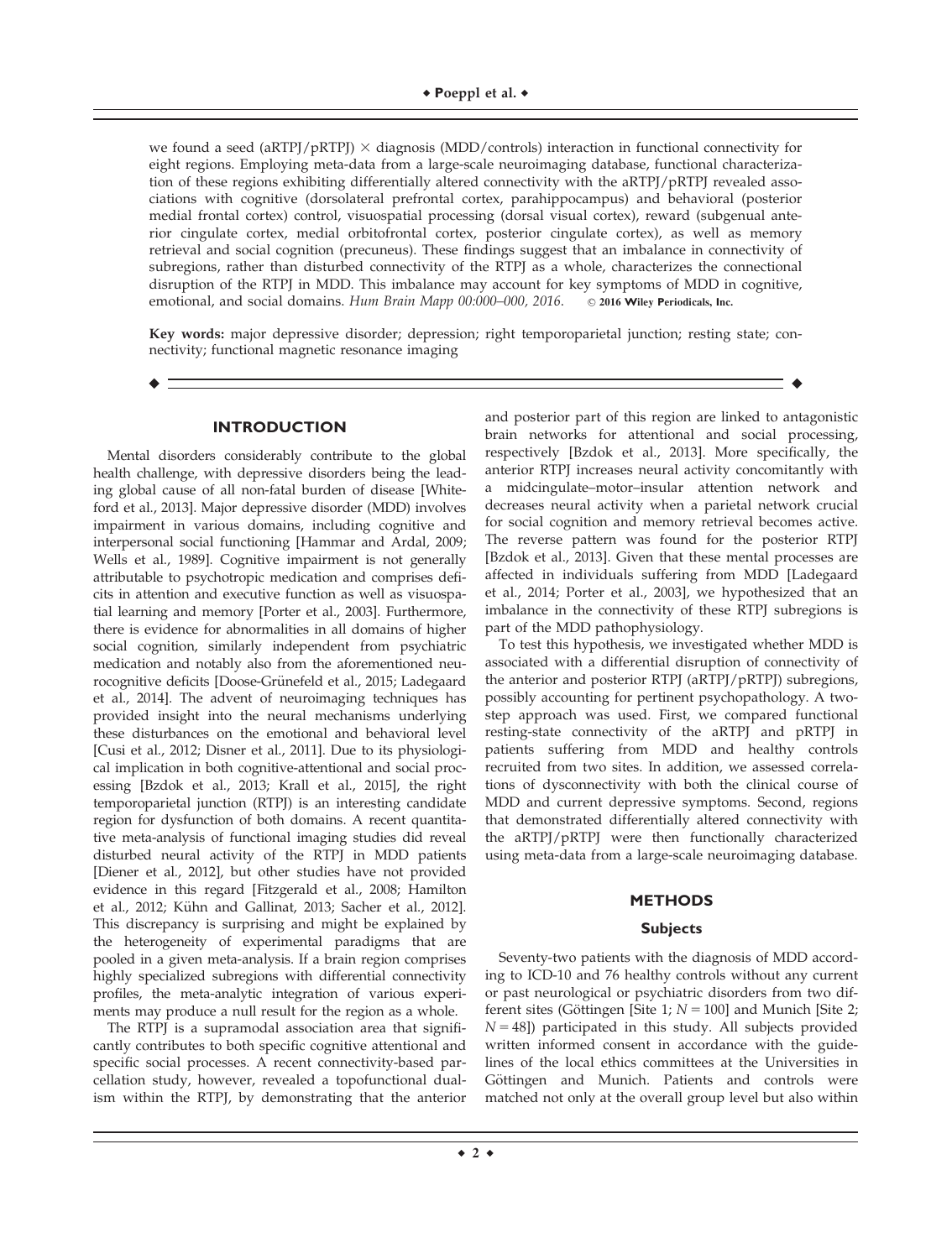<sup>r</sup> **S**ubregional **T**emporoparietal **D**ysconnectivity in **MDD** <sup>r</sup>

|                            | Site 1            |                   | Site 2  |                   |                   |         | All participants  |                   |         |
|----------------------------|-------------------|-------------------|---------|-------------------|-------------------|---------|-------------------|-------------------|---------|
|                            | Patients          | Controls          | P value | Patients          | Controls          | P value | Patients          | Controls          | P value |
| Subjects [N]               | 49                | 51                |         | 23                | 25                |         | 72                | 76                |         |
| Age [yr]                   | $34.00 \pm 10.55$ | $34.04 \pm 10.92$ | 0.986   | $47.87 \pm 15.14$ | $44.08 \pm 14.78$ | 0.385   | $38.43 \pm 13.73$ | $37.34 \pm 13.11$ | 0.623   |
| Gender [M/F]               | 22/27             | 22/29             | 0.859   | 12/11             | 14/11             | 0.790   | 34/38             | 36/40             | 0.986   |
| Age of onset <sup>a</sup>  | $27.79 \pm 11.38$ | N/A               | N/A     | $31.74 \pm 13.57$ | N/A               | N/A     | $29.54 \pm 12.43$ | N/A               | N/A     |
| Duration <sup>a</sup> [yr] | $9.28 \pm 10.11$  | N/A               | N/A     | $16.13 \pm 9.85$  | N/A               | N/A     | $12.31 \pm 10.48$ | N/A               | N/A     |
| Episodes $\rm^b$ [N]       | $4.84 \pm 3.90$   | N/A               | N/A     | $5.26 \pm 2.32$   | N/A               | N/A     | $5.04 \pm 3.22$   | N/A               | N/A     |
| $BDI-IIb$                  | $21.92 \pm 9.78$  | N/A               | N/A     | $23.65 \pm 6.05$  | N/A               | N/A     | $22.75 \pm 8.17$  | N/A               | N/A     |

**TABLE I. Participants' characteristics**

<sup>a</sup>Data available for 29 patients at Site 1 and all 23 patients at Site 2 (i.e., for 52 patients in total).

<sup>b</sup>Data available for 25 patients at Site 1 and all 23 patients at Site 2 (i.e., for 48 patients in total).

Values are reported as mean  $\pm$  standard deviation. P values were determined by a two-sample t test for age and a  $\chi^2$  test for gender. BDI-II, Beck Depression Inventory-II [Beck et al., 1996]; N/A, not applicable.

each site with respect to age, gender, and within-scanner movement (Table I and Supporting Information Table 1). The portion of patients with recurrent episodes of depression was 67%, while 33% experienced their first episode at the time of study participation. In eight patients, the major depressive episode was accompanied by psychotic symptoms. Twenty-one patients had psychiatric comorbidities, reflecting the common and prevalent comorbidity spectrum of MDD [Kessler et al., 2003]: ten anxiety disorders, eight personality disorders (including borderline, obsessive-compulsive, and dependent subcategories), one attention deficit hyperactivity disorder, one dysthymia, one posttraumatic stress disorder, and one somatoform disorder. Patients with bipolar disorder, schizoaffective disorder, schizophrenia, and substance dependence were excluded from this study. Two patients were free of any psychotropic medication. Forty-one patients received antidepressant mono-therapy, 19 patients dual-therapy, and 10 patients triple-therapy, involving a total of 17 different compounds (Supporting Information Table 2). All healthy control subjects were free of any psychotropic medication.

# **Imaging Data Acquisition**

MRI was performed at 3T MR scanners (TrioTim, Siemens/Achieva, Philips; Site 1/Site 2) with similar protocols. For coregistration with the functional scans and volumetric analysis, structural data were provided by a threedimensional,  $T_1$ -weighted, magnetization-prepared rapid gradient-echo sequence (MP-RAGE; echo time  $= 3.26/4.00$ ms; repetition time =  $2,250/9$  ms; flip angle =  $9/8^\circ$ ; voxel size =  $1 \times 1 \times 1/1 \times 1 \times 1$  mm<sup>3</sup>). Functional data were obtained using a gradient-echo echo planar imaging sequence (GE-EPI; echo time  $= 30/35$  ms, repetition time- $= 2,000/2,000$  ms, flip angle  $= 70/82^{\circ}$ , matrix  $= 64 \times 64/96$  $\times$  96, 33/32 slices, slice thickness = 3/4 mm, 0.6/0 mm interslice gap, voxel size =  $3 \times 3 \times 3/2.3 \times 2.3 \times 4$  mm<sup>3</sup>). Subjects were instructed to lie still during the scanning session (6/10 min) and to let their mind wander, but not to fall asleep. Debriefing after scanning indicated that none of the subjects fell asleep during the scanning period.

# **Preprocessing and Statistical Imaging Data Analysis**

# Functional connectivity

The first four functional scans were discarded to account for signal saturation. The remaining images were preprocessed using the SPM8 software package [\(http://www.fil.](http://www.fil.ion.ucl.ac.uk/spm) [ion.ucl.ac.uk/spm](http://www.fil.ion.ucl.ac.uk/spm)). Hereby, EPI images were first corrected for movement artifacts by affine registration using a two-pass procedure. Mean EPI images of each subject were then spatially normalized to the Montreal Neurological Institute (MNI) single-subject template [Holmes et al., 1998] using the "unified segmentation" approach [Ashburner and Friston, 2005]. The ensuing deformation parameters were applied to the individual EPI volumes, which were then smoothed by a 5 mm full width at half maximum (FWHM) Gaussian kernel. This relatively small kernel was used to maintain high spatial precision since we investigated adjacent subregions of the RTPJ.

The aRTPJ and pRTPJ seed regions were taken from a recent data-driven characterization that revealed a subspecialization in the RTPJ using connectivity-based parcellation (cf., Fig. 1) [Bzdok et al., 2013]. Seed regions are available at the Archive of Neuroimaging Meta-Analyses (ANIMA) [Reid et al., in press]. The time series from each voxel in both seed regions were processed as follows [Satterthwaite et al., 2013]: To reduce the likelihood of spurious correlations, variance possibly explained by three nuisance variables was removed: (1) the six motion parameters derived from the image realignment and their squared versions, (2) the first derivative of the realignment parameters and their squared versions, and (3) mean white matter and cerebrospinal fluid signal time courses. There were no systematic group differences in head motion,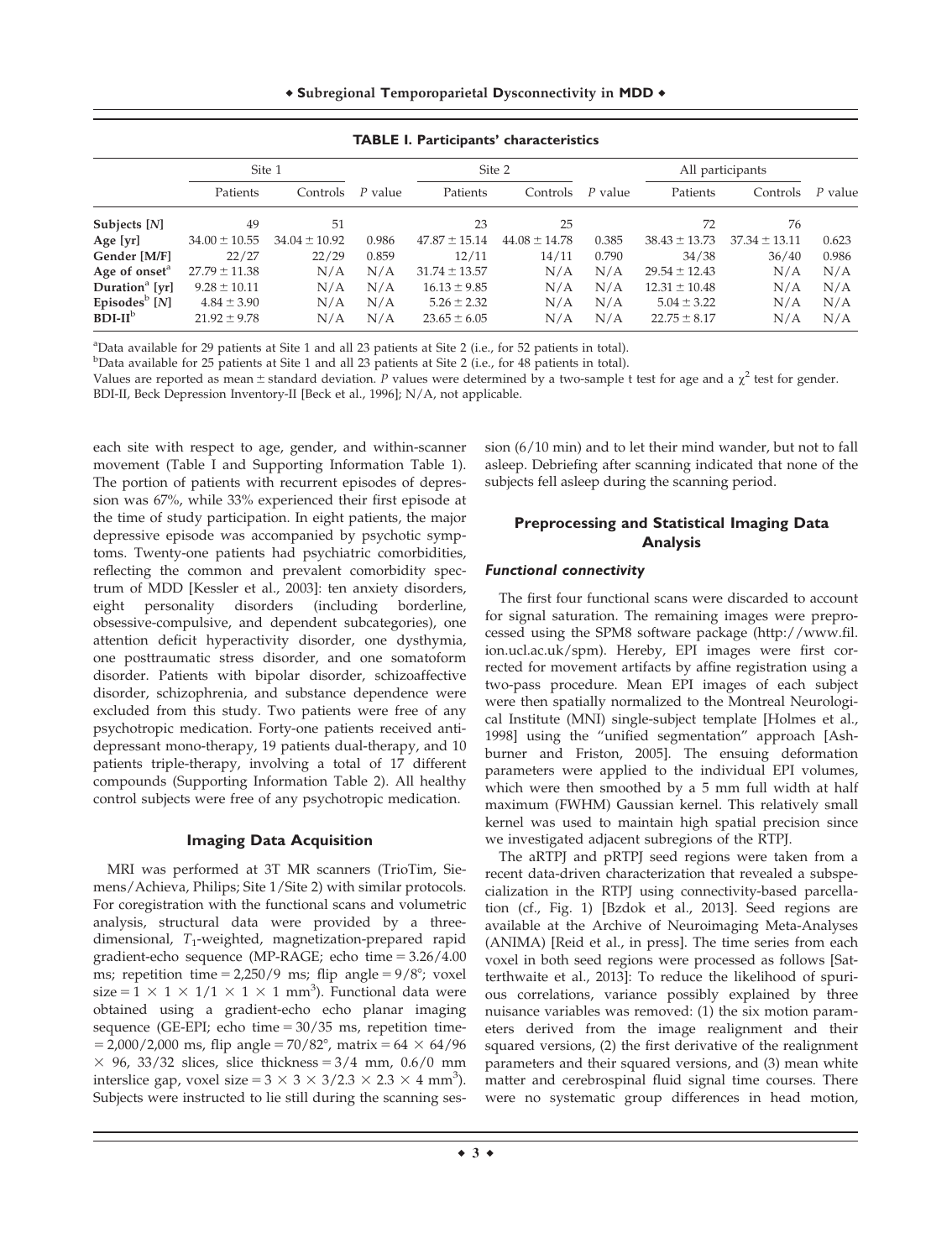

#### **Figure 1.**

The aRTPJ (red) und pRTPJ (blue) seed regions were taken from a recent data-driven characterization that revealed a subspecialization in the RTPJ using connectivity-based parcellation [Bzdok et al., 2013].

neither within nor across the samples of both sites (cf., Supporting Information Table 1). This is noteworthy, since head motion can introduce spurious signal correlations [Power et al., 2015]. Group matching with respect to motion parameters is necessary to exclude systematic motion artifacts as the source of between-group differences in connectivity, even if neurobiological traits may be linked to differences in motion [Zeng et al., 2014].

Data were then filtered preserving frequencies between 0.01 and 0.08 Hz, given that meaningful resting-state correlations will predominantly be found in this frequency range because the blood oxygen level dependent response acts as a low-pass filter [Biswal et al., 1995; Fox and Raichle, 2007]. The time course of the respective seed was then expressed as the first eigenvariate of its voxels' time courses and compared to time series of all other gray matter voxels in the brain by computing Pearson's correlation coefficients. These coefficients were then transformed into Fisher's z scores and subsequently included in an ANOVA accounting for non-sphericity of the data. Age, sex, and site were included as covariates in the analyses to remove possibly confounding effects. We tested for significant seed (aRTPJ/pRTPJ)  $\times$ diagnostic group interactions ( $P < 0.05$ , familywise error (FWE) corrected on cluster level).

To analyze the relationship between both the clinical course of MDD and current depressive symptoms with dysconnectivity, we assessed correlations of functional connectivity between the seed and the previously located dysconnected regions (i.e., clusters under the significant interaction term) with age of disease onset, disease duration, number of depressive episodes, and Beck's Depression Inventory (BDI-II [Beck et al., 1996]) scores in followup analyses. Age, sex, and site were included as covariates in the analyses to remove possibly confounding effects. Results were regarded as significant if they passed  $P < 0.05$ , FDR corrected. Here, controlling for false discovery rate (FDR) was applied due to compact support, that is, because the dysconnected clusters are discrete objects that are not spatially correlated [Chumbley and Friston, 2009]. That is, whereas we controlled the cluster-level FWE in the whole-brain analysis, we could not use this (spatially-based) method for the follow-up assessment of the ensuing (discrete) regions and hence used FDR (which in turn is invalid for spatially smooth data as in the voxelwise analysis) correction for multiple comparisons.

### Voxel-based morphometry

To scrutinize whether potential dysconnection was based on structural alteration, we compared local gray matter volume of the ensuing and seed regions between both groups using voxel-based morphometry (VBM).

The structural scans were preprocessed using the VBM8 toolbox ([http://dbm.neuro.uni-jena.de/vbm/](http://dbm.neuro.uni-jena.de/vbm)) with standard settings (DARTEL normalization, spatially adaptive nonlinear means denoising, a Markov random field weighting of 0.15, bias field modeling with a regularization term of 0.0001 and a 60 mm full width at half maximum (FWHM) cutoff). The resulting gray matter segments, modulated for the nonlinear components of the deformations into standard space, were input to the statistical analysis.

Gray matter volume of the candidate regions was compared between MDD patients and controls employing ranksum tests. Age, sex, and site were included as covariates in the analyses to remove possibly confounding effects. To maintain high sensitivity to regional structural alterations, we applied an uncorrected significance threshold of 0.05.

# Anatomical allocation

For anatomical labeling, we capitalized on cytoarchitectonic maps of the human brain provided by the SPM8 Anatomy Toolbox [Eickhoff et al., 2005, 2006, 2007]. Clusters were thus assigned to the most probable histologically defined brain area at the respective location.

# **Functional Characterization**

Functional characterization intends to link topographically defined brain regions with corresponding psychological processes by testing which kind of experiments are most likely to activate a given region. To functionally characterize regions with dysconnectivity to RTPJ subregions (i.e., the regions revealed by the interaction analysis), we made use of the BrainMap database ([http://www.](http://www.brainmap.org)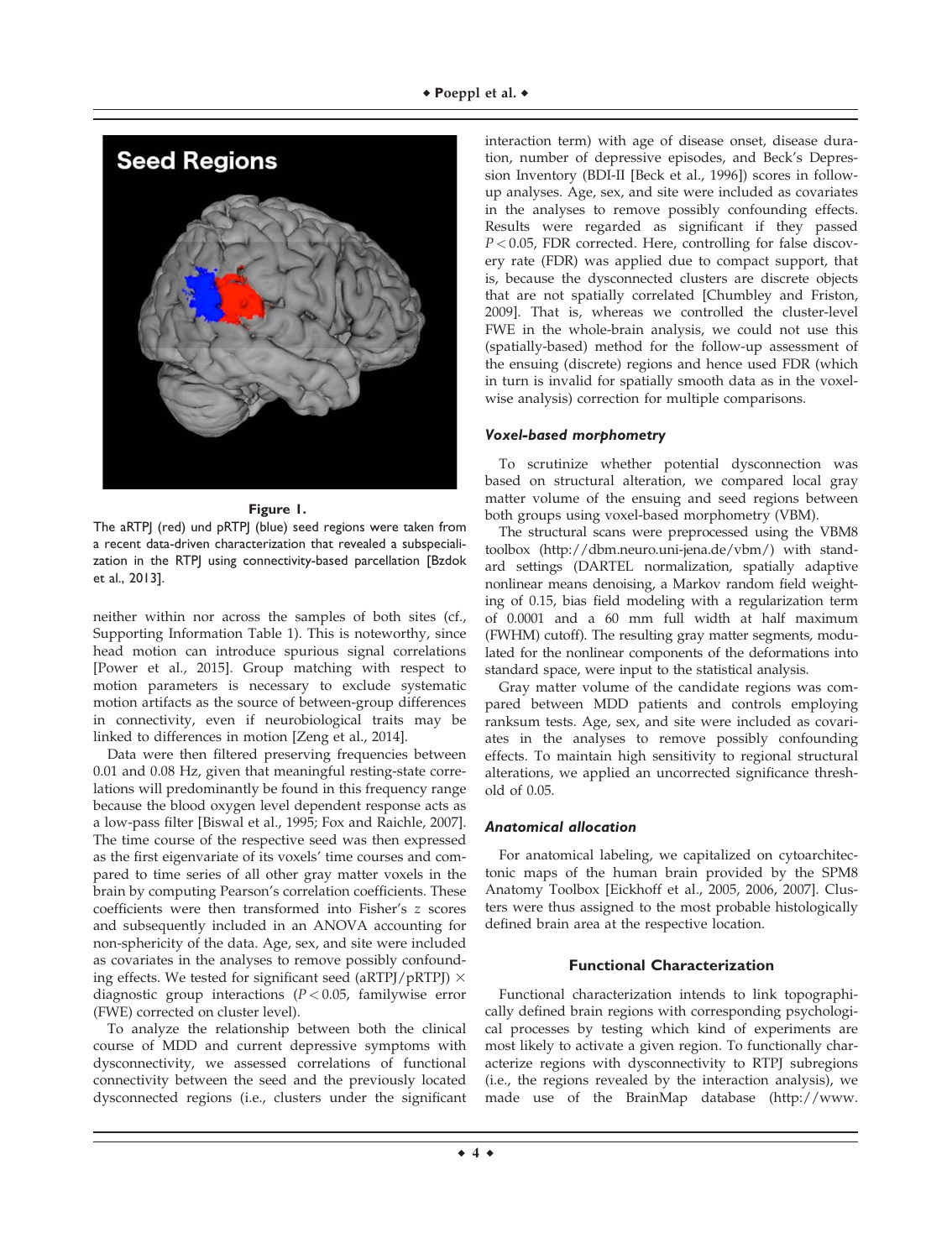

#### **Figure 2.**

Significant seed (aRTPJ/pRTPJ)  $\times$  diagnosis interactions in whole-brain resting state connectivity analyses (*P* < 0.05, cluster-level FWE corrected; cf. Table II). The color bar depicts *z* scores.

[brainmap.org](http://www.brainmap.org)) that currently contains  $\approx$  7,500 experiments in healthy subjects (experiments investigating age, gender, disease, or drug effects excluded). BrainMap meta-data provide information on behavioral domain and paradigm class of each neuroimaging experiment included in the database. Behavioral domains describe the mental processes isolated by the statistical contrasts [Fox et al., 2005] and comprise the main categories action, cognition, emotion, interoception, perception, as well as their subcategories. Paradigm classes specify the task employed in the respective neuroimaging studies (see [http://www.brain](http://www.brainmap.org/scribe/for)[map.org/scribe/for](http://www.brainmap.org/scribe/for) the complete BrainMap taxonomy). To describe the functional roles of the dysconnectivity regions, we used a reverse inference approach, which tests the probability of a mental process being present, given knowledge that a particular brain region is activated [Bzdok et al., 2013]. More precisely, a region's functional profile was determined by over-representation of mental processes (i.e., behavioral domains and paradigm classes) in the experiments activating the respective cluster relative to the entire BrainMap database using a binomial test [Bzdok et al., 2013; Reetz et al., 2012]. The significance threshold was set to  $P < 0.05$ , corrected for multiple comparisons using FDR as for the other follow-up analyses.

This approach provides an objective and quantitative attribution of mental functions to brain regions in contrast to commonly used qualitative and subjective interpretation of task-based activation foci in neuroimaging. That is, while acknowledging potentially disparate roles of cortical modules between task- and rest-state, we here examined which kind of tasks are significantly associated with the (restingstate) findings to provide an objective functional characterization of these dysconnected regions.

#### **RESULTS**

#### **Brain Imaging Data**

#### Functional connectivity

We observed significant seed (aRTPJ/pRTPJ)  $\times$  diagnostic group interactions, indicating subregional RTPJ dysconnectivity, with eight regions (cf., Fig. 2 and Table II).

Patients with MDD exhibited an increased (i.e., stronger) positive connectivity with the pRTPJ and at the same time an increased (i.e., stronger) negative connectivity with the aRTPJ with several midline regions, more specifically the precuneus, subgenual anterior cingulate cortex (sgACC)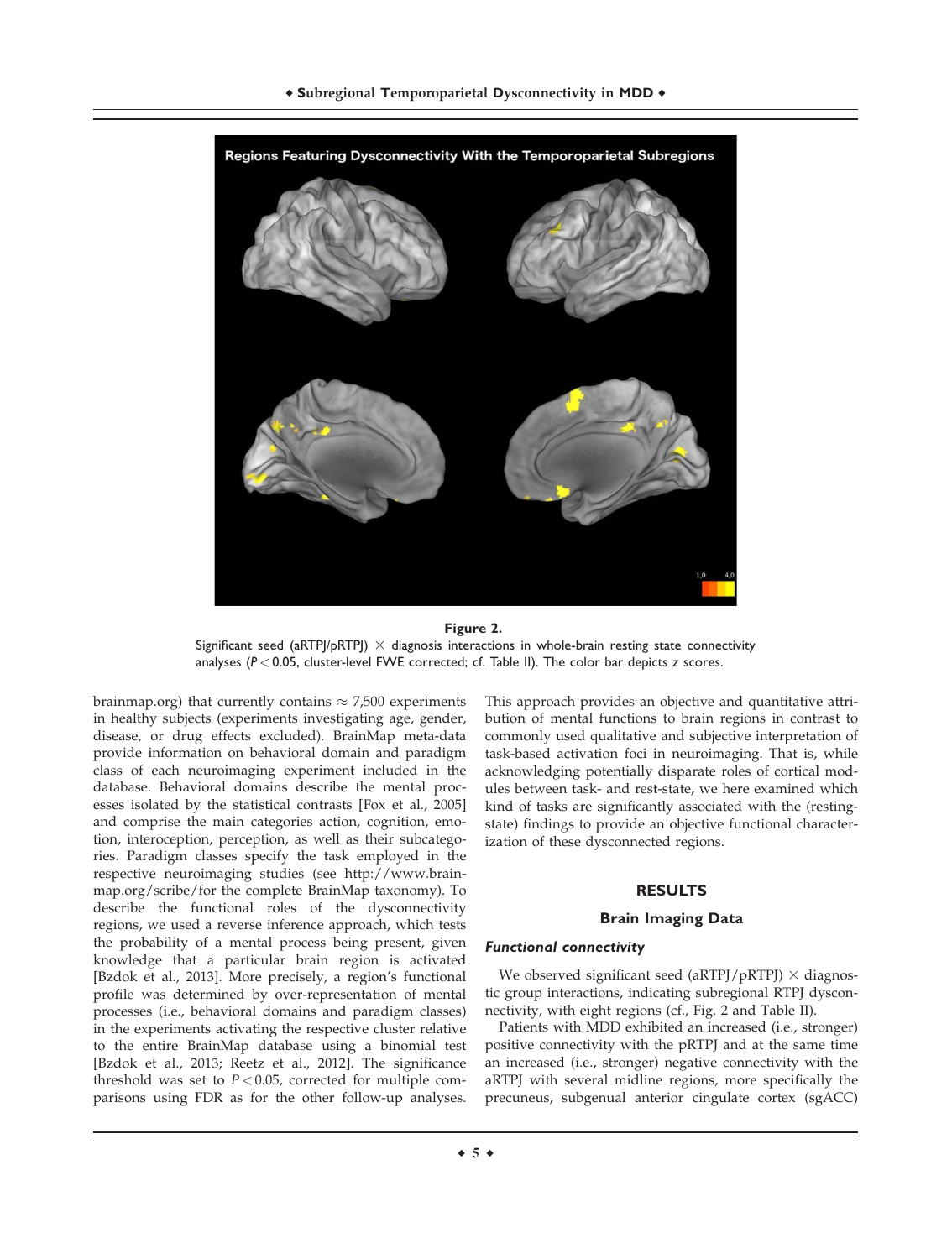| Brain region      |                   |                           | MNI coordinates |       |               | Connectivity with<br>aRTPI |                | Connectivity with<br>pRTPJ |                |                |
|-------------------|-------------------|---------------------------|-----------------|-------|---------------|----------------------------|----------------|----------------------------|----------------|----------------|
| Macroanatomic     | Cytoarchitectonic | Cluster size<br>in voxels | $\mathcal{X}$   | y     | $\mathcal{Z}$ | Z score                    | in<br>controls | in<br>patients             | in<br>controls | in<br>patients |
| L/R Precuneus     | 7P/M              | 228                       | $-10$           | $-68$ | 40            | 4.60                       | $\theta$       | $\overline{\phantom{0}}$   | $^{+}$         |                |
| L Parahippocampus |                   | 94                        | $-38$           | $-32$ | $-22$         | 4.45                       | $\Omega$       | $\overline{\phantom{a}}$   | 0              | +              |
| sgACC/mOFC        |                   | 140                       | 4               | 20    | $-18$         | 4.38                       | $\Omega$       |                            |                |                |
| L dlPFC           |                   | 171                       | $-38$           | 32    | 32            | 4.25                       | +              | $^+$                       | 0              |                |
| <b>PCC</b>        |                   | 170                       | $-4$            | $-32$ | 36            | 4.01                       |                |                            |                |                |
| pMFC              | Area 6            | 285                       | 2               | 10    | 62            | 5.13                       | $^{+}$         | ÷                          | $^{+}$         |                |
| L dVC             | Area 17/18        | 121                       | $-4$            | $-88$ | $-6$          | 4.63                       |                | $\Omega$                   | 0              |                |
| R dVC             | Area 17/18        | 172                       | 4               | $-76$ | 16            | 4.38                       | $\Omega$       | $^+$                       | $^+$           |                |

| TABLE II. Brain regions with subregional dysconnectivity to the right temporoparietal junction in major depression |  |  |  |  |  |
|--------------------------------------------------------------------------------------------------------------------|--|--|--|--|--|
|                                                                                                                    |  |  |  |  |  |

Significant seed (aRTPJ/pRTPJ)  $\times$  diagnosis interactions in whole-brain resting state connectivity analyses ( $P < 0.05$ , cluster-level FWE corrected). Coordinates represent peaks within a cluster. For detailed information on cytoarchitectonics, see publications by Amunts and colleagues (Area 17/18), Geyer (Area 6), and Scheperjans and colleagues (7M/P) [Amunts et al., 2000; Geyer, 2004; Scheperjans et al., 2008a,b].

aRTPJ, anterior right temporoparietal junction; dlPFC, dorsolateral prefrontal cortex; dVC, dorsal visual cortex; L, left; MNI, Montreal Neurological Institute; mOFC, medial orbitofrontal cortex; PCC, posterior cingulate cortex; pMFC, posterior medial frontal cortex; pRTPJ, posterior right temporoparietal junction; R, right; sgACC, subgenual anterior cingulate cortex.

 $1/0$ /-, positive/no/negative connectivity: bold font marks stronger connectivity in case of same direction of connectivity preference in patients and controls.

extending into the medial orbitofrontal cortex (mOFC), and posterior cingulate cortex (PCC). Another midline region, the posterior medial frontal cortex (pMFC), featured a reduction of positive connectivity with the pRTPJ and at the same time an increase of positive connectivity with the aRTPJ, resulting in a reversal of its subregional RTPJ connectivity preferences (cf., Fig. 3 and Table II). Post hoc tests indicated a significant main effect of group for altered functional connectivity of the pRTPJ with precuneus and pMFC, respectively.

Connectivity of the dorsal visual cortex (dVC) with the pRTPJ bilaterally shifted towards negative values. In contrast, its connectivity with the aRTPJ moved towards positive values, yielding a decoupling of the left and a positive coupling of the right dVC. Furthermore, we found a specific reduction of positive aRTPJ connectivity with the left posterior dlPFC along the inferior frontal sulcus. Finally, the left parahippocampus also showed a significant interaction, driven by enhanced positive pRTPJ and enhanced negative aRTPJ connectivity (cf., Fig. 3 and Table II). Posthoc tests indicated a significant main effect of group for altered functional connectivity between aRTPJ and left dlPFC as well as between pRTPJ and right dVC.

Altered connectivity with RTPJ subregions was correlated with course and current state of the disease in three regions (cf. Fig. 4). Connectivity of the precuneus with the aRTPJ was found to be the stronger (pathologically) negative, the higher the patient's BDI score  $(r = -0.30)$ . Similarly, early onset of disease was linked to stronger negative connectivity between PCC and aRTPJ ( $r = 0.37$ ). Finally, pathological decrease in positive connectivity between pMFC and pRTPJ was associated with higher number of depressive episodes  $(r = -0.58)$ , early onset  $(r = 0.42)$ , and longer duration of disease  $(r = -0.33)$ . In summary, more severe depression was associated with the pathological aRTPJ-precuneus, early onset of disease with the pathological aRTPJ-PCC, and frequent relapses with the pathological pRTPJ-pMFC connectivity shift (cf. bar graphs in Fig. 3).

#### Voxel-based morphometry

There were no statistically significant differences in gray matter volume of the eight regions featuring dysconnectivity with the a/pRTPJ between MDD patients and controls, even at the employed lenient significance threshold. Similarly, no morphological differences with respect to the aRTPJ and pRTPJ subregions could be observed between groups.

#### **Functional Characterization**

To obtain an objective description of the tasks recruiting the regions that were found in the resting-state analysis and hereby provide possible links to the psychopathology of MDD, we conducted a functional characterization of regions with differential subregional RTPJ dysconnectivity. Hereby, psychological terms were related to the respective region as registered in the BrainMap database, i.e., on basis of functional experiments in healthy subjects (cf., Supporting Information Fig. 1).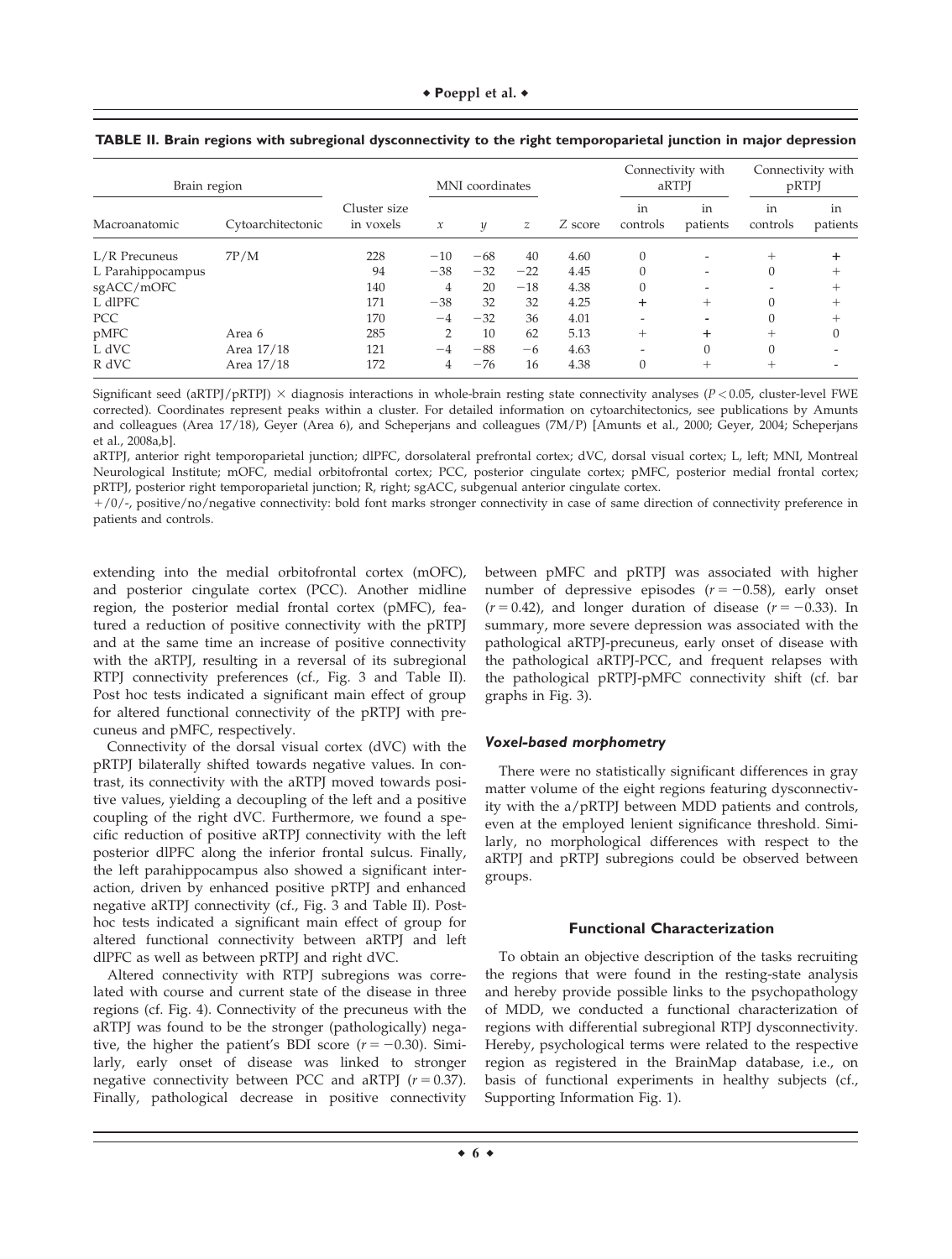

# **Connectivity Shifts and Functional Characterization of Dysconnected Regions**

**Figure 3.**

Overview of opposite shifting in connectivity with aRTPJ/pRTPJ and summary of the functional characterization for each region. Connectivity with aRTPJ/pRTPJ is depicted in red/blue colors. aRTPJ, anterior right temporoparietal junction; a.u., arbitrary units; C.I., confidence interval; dlPFC, dorsolateral prefrontal

The dlPFC and parahippocampus were significantly associated with cognitive functions, namely task switching (dlPFC) and monitoring/discrimination tasks (parahippocampus). The pMFC cluster was significantly associated with action execution and inhibition, that is, behavioral control. A significant above-chance association with reward processing and reward control was found for the sgACC/mOFC and PCC clusters, respectively. The dVC clusters in turn were related to tasks requiring visuospatial attention, including counting and mental rotation paracortex; dVC, dorsal visual cortex; L, left; MDD, major depressive disorder; mOFC, medial orbitofrontal cortex; PCC, posterior cingulate cortex; pMFC, posterior medial frontal cortex; pRTPJ, posterior right temporoparietal junction; R, right; sgACC, subgenual anterior cingulate cortex.

digms. Finally, a significant association with memory processes and social cognition was identified for the precuneus.

# **Synopsis of Brain Imaging and Functional Characterization**

As depicted in Figure 3, functional characterization linked regions featuring subregional RTPJ dysconnectivity to cognitive (dlPFC, parahippocampus) and behavioral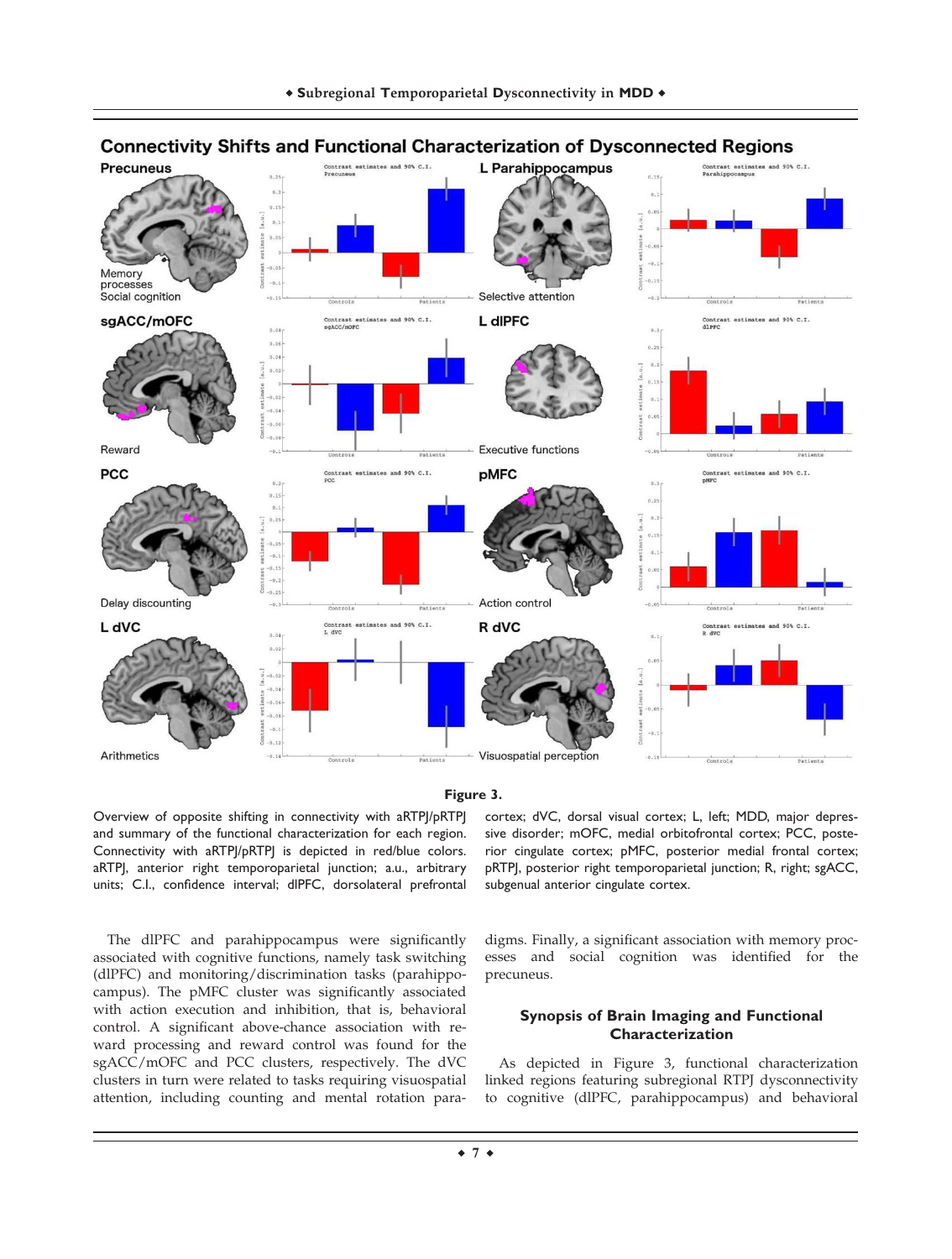

Correlation of Dysconnectivity With Course and Current State of Depression



Scatter plots illustrating significant correlations of altered connectivity between aRTPJ/pRTPJ subregions and PCC, precuneus as well as pMFC with BDI-II scores, age of disease onset, and number of depressive episodes (*P* < 0.05, FDR corrected). Functional connectivity between pRTPJ and pMFC was additionally correlated with age of disease onset  $(r = 0.42)$  and duration of

(pMFC) control, visuospatial processing (dVC), reward (sgACC, mOFC, PCC), as well as memory retrieval and social cognition (precuneus). Regions related to social cognition and reward processing were characterized by a positive hyperconnectivity with the pRTPJ and contrariwise a negative hyperconnectivity with the aRTPJ. Cognitive control regions showed a dissociation of connectivity preferences in the same direction as these regions, that is, increased positive connectivity with pRTPJ and connectivity changes with the aRTPJ toward negative values. For regions associated with behavioral control and visuospatial processing, by contrast, reverse connectivity changes were observed, i.e., a shift in the positive direction for aRTPJ and in the negative direction for pRTPJ.

disease  $(r = -0.33)$ . Brain slices are shown at coordinates  $(x, y, z)$ *z*) in MNI space. aRTPJ, anterior right temporoparietal junction; BDI-II, Beck's Depression Inventory [Beck et al., 1996]; MNI, Montreal Neurological Institute; PCC, posterior cingulate cortex; pMFC, posterior medial frontal cortex; pRTPJ, posterior right temporoparietal junction.

#### **DISCUSSION**

We investigated functional connectivity in patients with MDD; our analyses targeted the RTPJ, which is a key brain region subserving cognitive-attentional and social processes [Bzdok et al., 2013; Krall et al., 2015]. Although it is well-known that these processes are significantly impaired during a depressive episode, findings on the involvement of the RTPJ in the pathophysiology of MDD have so far been controversial [Diener et al., 2012; Fitzgerald et al., 2008; Hamilton et al., 2012; Kühn and Gallinat, 2013; Sacher et al., 2012]. Here, we demonstrated diametrically altered functional connectivity of the anterior and posterior RTPJ, affecting precuneus, PCC, pMFC, sgACC, mOFC, left parahippocampus, and dlPFC, as well as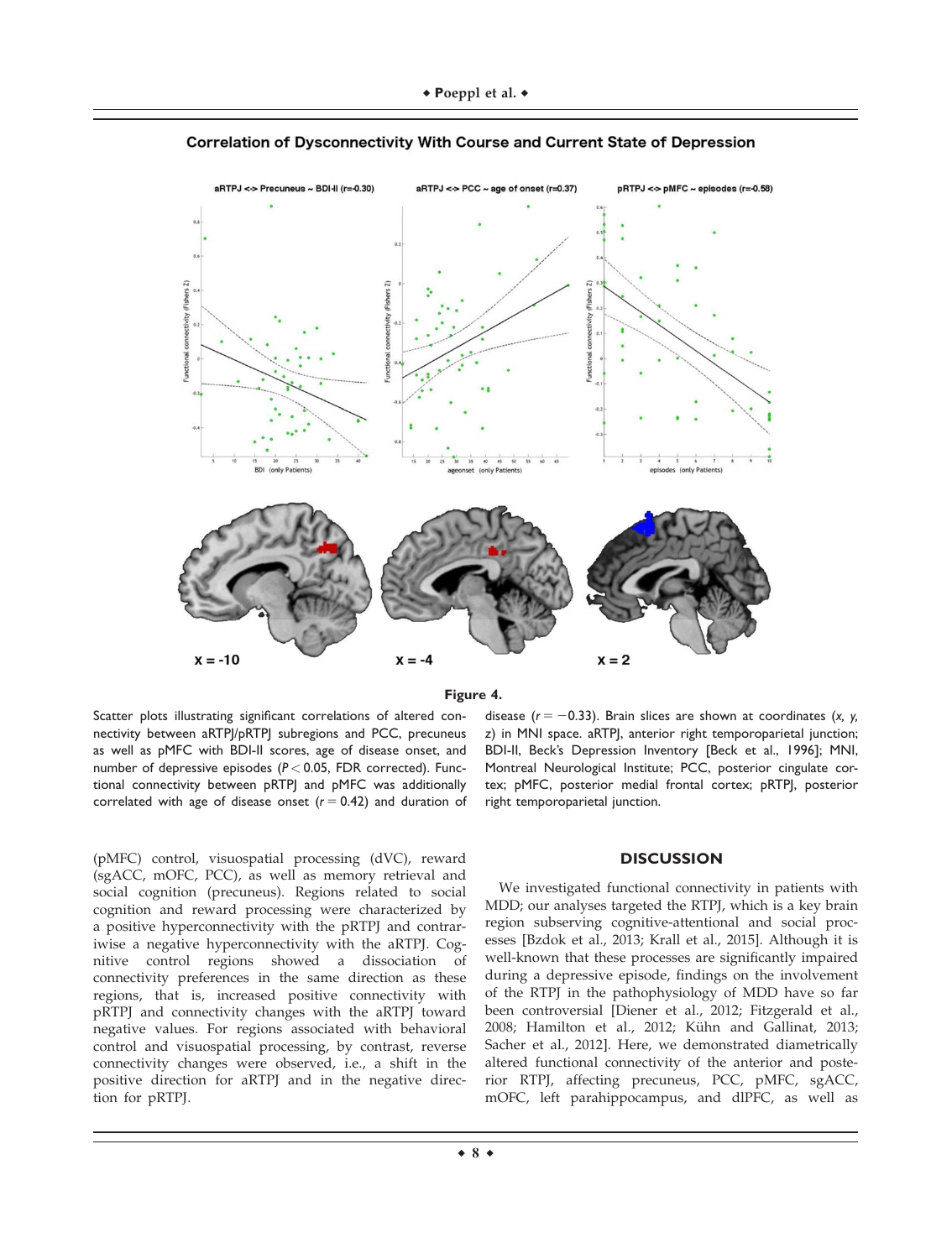bilateral dVC. These results suggest that imbalanced connectivity of both previously defined subregions, rather than of the RTPJ as a whole, characterizes the connectional disruption of the RTPJ in MDD. Moreover, a main effect of group was found for only a minority of the functional connections. This indicates that a/pRTPJ are not per se differentially connected in MDD but rather exhibit an imbalance in functional connectivity.

# **Linking Pathophysiology to Psychopathology**

Data-driven functional characterization of the dysconnected regions using the large-scale BrainMap database provided a possible link between such pathophysiology and psychopathology associated with MDD. In that context, it must be noted that we assessed which kind of experiments are more likely than chance to recruit the identified regions of interest in healthy subjects. While we acknowledge that the hereby-identified roles may not correspond directly to processes used in the resting state, this provides the currently most objective functional interpretation of neuroimaging findings. Using this approach, we observed that the functional roles of the respective regions pertained to cognitive and behavioral control as well as visuospatial processing, reward, and social processing. Disturbance of these mental processes on the behavioral level is reflected in the diagnostic criteria of MDD, which include anhedonia, that is, diminished pleasure in most activities, as well as reduced attention and ability to concentrate, causing significant distress or impairment in social functioning.

Neuropsychological studies and their meta-analytic synopses have substantiated specific neurocognitive deficits. In particular, there is strong evidence for impaired attention [Lee et al., 2012; Rock et al., 2014], memory [Lee et al., 2012; McDermott and Ebmeier, 2009; Rock et al., 2014], and executive functions [Henry and Crawford, 2005; Lee et al., 2012; McDermott and Ebmeier, 2009; Rock et al., 2014; Snyder, 2013] in MDD patients. This symptom complex matches very well with our finding of subregional RTPJ dysconnectivity to left parahippocampus as well as dlPFC and with their functional association with attentional and executive processes. Furthermore, it is in line with corresponding dysconnectivity to the left and right dVC that were linked to arithmetic and visuospatial operations implicating memory processes. While the aRTPJ may be considered part of an externally oriented, stimulusdriven attention network, the pRTPJ appears to be part of an internally oriented, stimulus-independent memoryrelated network [Bzdok et al., 2013]. Given this distinction and their antagonism as outlined above, it is notable that in MDD the "attentional" dlPFC and parahippocampus as well as the "memory-associated" dVC show a connectivity imbalance in favor of their "non-genuine" networks, that is, the former regions a preference for the pRTPJ and the latter a shift towards positive connectivity with the aRTPJ.

It has also been shown that cognitive performance, specifically in the domains "memory" and "executive functions", is correlated with current depression severity [Halvorsen et al., 2012; Lee et al., 2012; McDermott and Ebmeier, 2009], even though executive dysfunction may represent more a trait-like marker of MDD [Douglas and Porter, 2009; Lee et al., 2012]. These relationships are in line with the correlation of more severe course of disease (operationalized by age of onset, duration, and number of episodes) with altered functional connectivity to the pMFC, which in turn was associated with executive functions.

Cognitive flexibility, especially in the context of attentional and executive control tasks, is modulated by emotion in patients with MDD [Murphy et al., 2012]. Notably, emotional stimulation is accompanied by hypofunction of the RTPJ in MDD [Moratti et al., 2008]. Both these observations may be neurobiologically based on the imbalance in subregional RTPJ connectivity to regions that are crucial for cognitive control and motivational/reward processing (sgACC, mOFC, PCC, pMFC), as evidenced by our functional connectivity analyses. This seems to apply especially to the PCC, associated with cognitive reward control (delay discounting), that is, an interaction of cognitive and emotional control processes. The correlation of early disease onset with stronger negative connectivity between PCC and aRTPJ as well as its reciprocal relationship with decreased connectivity between pMFC and pRTPJ support previous findings of an association of early-onset depression with a deficit in the approach motivation system [Shankman et al., 2007]. In contrast to connectivity changes of aforementioned regions (parahippocampus, dlPFC, dVC) towards "non-genuine" networks, the specific imbalance of the reward-related sgACC/mOFC and PCC is characterized by a positive hyperconnectivity with their "genuine" pRTPJ and a negative hyperconnectivity with their "non-genuine" aRTPJ networks. This property may imply a certain rigidity of the corresponding networks and consequently—due to the negative hyperconnectivity with the "external" aRTPJ network—a decreased receptivity for external rewards in MDD patients.

In addition, MDD-related neurocognitive deficits seem to be associated with psychosocial dysfunctioning [Evans et al., 2014]. The latter may arise from impaired social decision making [Zhang et al., 2012] or, more generally, from limited social cognition due to patients' difficulties with interpreting cognitive social stimuli [Hörtnagl et al., 2014; Weightman et al., 2014]. These findings are complemented by our demonstration of positive hyperconnectivity between the "social pRTPJ" and the precuneal cluster (which was also associated with social cognition according to the functional characterization analysis) as well as of the latter's concomitant negative hyperconnectivity with the "attentional aRTPJ". That is, similar to that of rewardrelated regions (sgACC/mOFC, PCC), the precuneal connectional imbalance features an antidromic hyperconnectivity that may manifest itself in sociocognitive rigidity in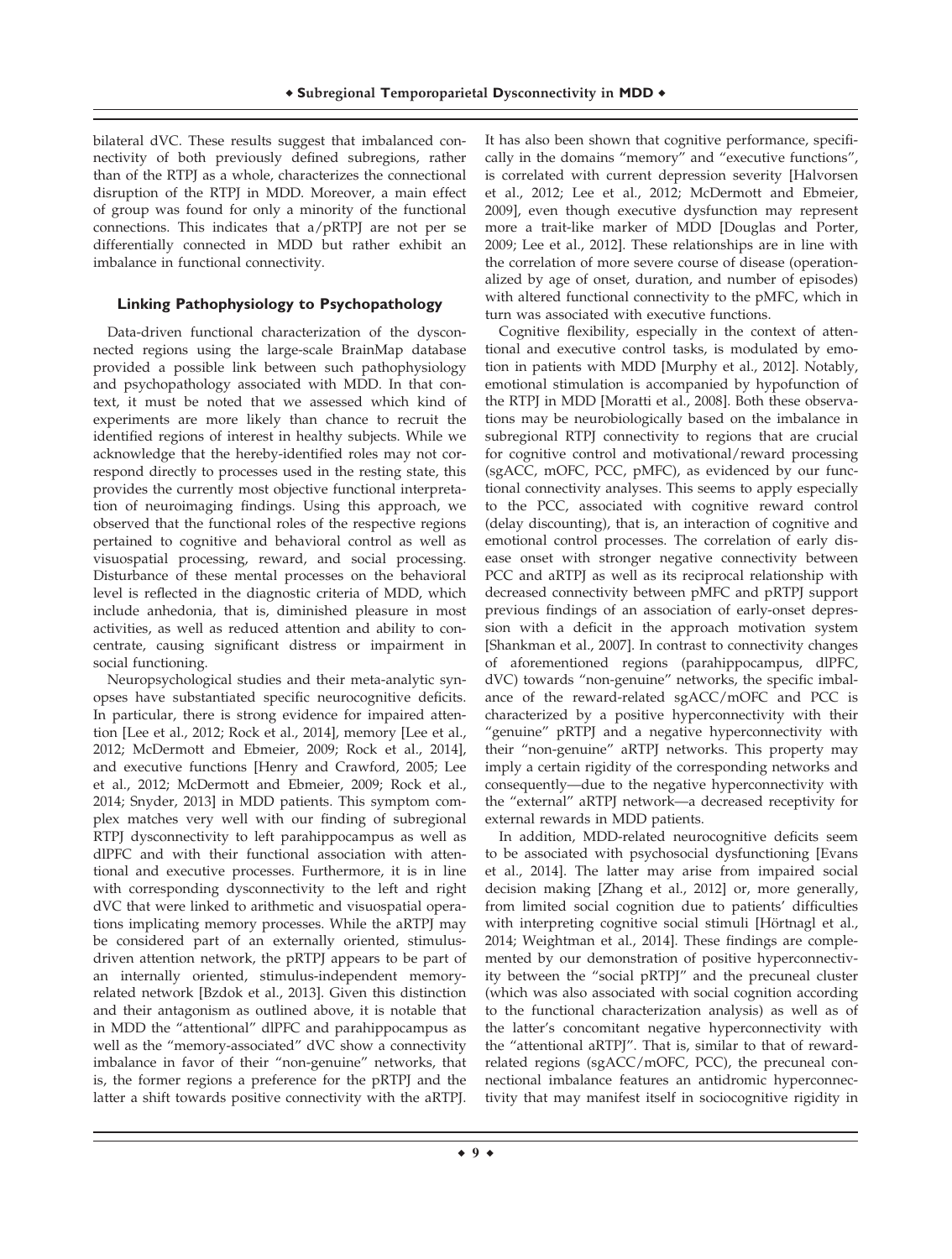MDD. The observed correlation between decreased precuneus-aRTPJ connectivity and BDI-II scores may provide the neurofunctional basis for the known negative association between social cognitive performance and depression severity [Weightman et al., 2014].

Taken together, aberrant subregional functional connectivity of the RTPJ seems to account for common core deficits in MDD patients, more specifically cognitive control, emotional-motivational, and social dysfunction. This diversity of impairment fits well with the notion of the RTPJ as a multimodal association area and can be explained by its subregional network specificity, which is disrupted in MDD patients, as shown in this study. Notably, these connectivity alterations rest upon a concomitant differential alteration in connectivity of the aRTPJ and pRTPJ.

#### **Influence of Medication**

It should be noted that the majority of patients received psychopharmacological treatment at the time of assessment. Therefore, doubts may be raised about the specificity of our findings to the disease itself.

Yet, it has to be considered that we are reporting an interaction between two temporoparietal subregions and two subject groups. Therefore, general effects of medication should not be reflected in the results. Furthermore, medication was very heterogeneous: About 40% ( $N = 29$ ) of the patients were taking multiple compounds and no more than four patients had the same combination of drugs. Furthermore, antidepressant monotherapy  $(N = 41)$ involved seven different compounds with no more than eight patients taking the same drug. A most recent and comprehensive meta-analysis of antidepressants-related effects on brain activity in depressed patients observed changes in only two regions where we found specifically altered RTPJ dysconnectivity, namely precuneus and left dlPFC [Ma, 2015]. Furthermore, this study proved highly distinct effects of different drug classes, for example, differentially altered activity in ACC, dlPFC, and parahippocampus following selective serotonin and serotonin norepinephrine reuptake inhibitors. In contrast, there is meta-analytic evidence of MDD-related altered activity in all regions featuring dysconnectivity with RTPJ subregions, although not all meta-analyses exclusively involved drug-free subjects [Diener et al., 2012; Fitzgerald et al., 2008; Hamilton et al., 2012; Kühn and Gallinat, 2013; Sacher et al., 2012]. Moreover, the observed changes in connectivity were not global but highly specific to subregions in the RTPJ.

Although we acknowledge concomitant medication as a limitation, there is in summary little evidence suggesting our findings can be attributed to medication effects, given the high diversity of compounds (cf., Supporting Information Table 2); it is notable that our findings emerged despite rather than due to high variability in administered drugs.

# **Relationship between Functional Dysonnectivity and Morphology**

The VBM analysis did not detect any volumetric differences between MDD patients and healthy controls in the candidate regions. This null result is in line with previous coordinate-based meta-analyses of gray matter changes in MDD, which determine minimal convergence across the literature [Bora et al., 2012; Du et al., 2012; Lai, 2013]. From the results of these meta-analyses, only one area possibly overlapped with regions of our findings in the pMFC at a lenient significance threshold [Bora et al., 2012; Du et al., 2012; Lai, 2013]. Hence, aberrant subregional connectivity of the RTPJ in MDD is unlikely to be predicated on morphological brain alterations but likely represents a functional endophenotype for MDD.

#### **Practical Relevance**

The results of this study are novel and may be regarded as important from a theoretical point of view. Nevertheless, practical implications and applicability must not be disregarded. A straightforward and generally welltolerated approach for modulating neural activity in distinct brain areas is noninvasive brain stimulation. Randomized and doubleblind trials employing repetitive transcranial magnetic stimulation (rTMS) or transcranial direct current stimulation (tDCS) targeting mostly the dlPFC showed, in comparison with sham-stimulation, significant and clinically relevant antidepressant effects that are comparable with those of commercially available antidepressant drugs [Berlim et al., 2013, 2014; Kalu et al., 2012; Shiozawa et al., 2014]. Accordingly, it has been proposed that future studies should move away from establishing the efficacy of current stimulation protocols against placebo treatment and focus instead on improving the therapeutic effects by for instance targeting alternative brain regions [Berlim et al., 2014]. Given its central and superficial location, the RTPJ seems to be an ideal target region for non-invasive brain stimulation. In fact, rTMS over the RTPJ has been shown to attenuate distress caused by tinnitus [Plewnia et al., 2007], a condition that is commonly linked to depression [Langguth et al., 2011]. Furthermore, a case study reported a resolution of psychotic depression following a right temporoparietal lesion [Chimowitz and Furlan, 1990]. Given its multimodal connectivity profile, as indicated by our functional characterization analysis, neuromodulation of the RTPJ may tackle a diversity of depressive symptoms, including cognitive impairment, anhedonia, and altered social cognition.

#### **Conclusion**

In summary, this study addresses ambiguous relevance of the RTPJ for the pathophysiology of MDD to date by revealing a highly specific imbalance in connectivity of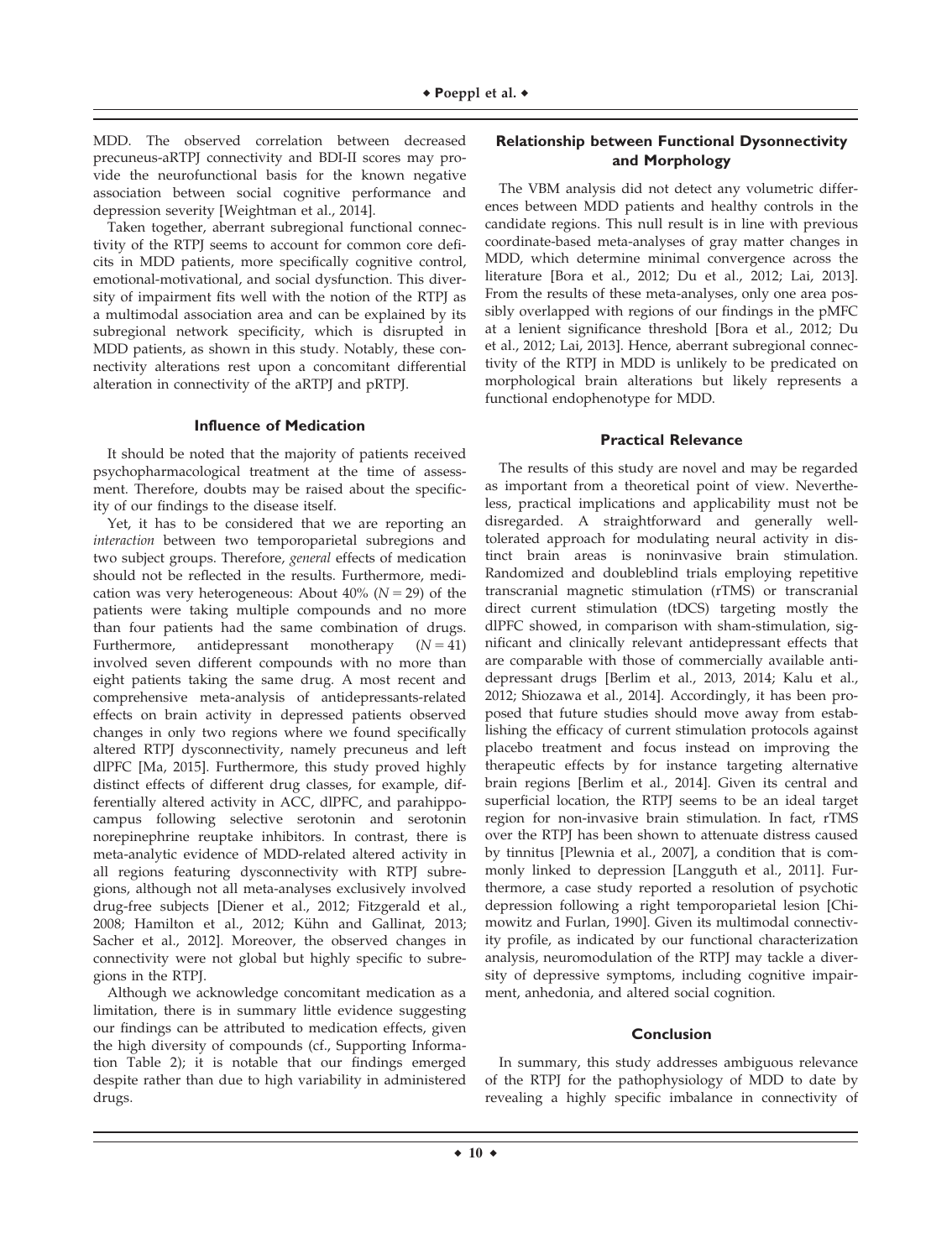subregions that control antagonistic neural networks. Further functional characterization of the dysconnected regions suggested that this imbalance accounts for key symptoms of MDD in the cognitive, emotional, and social domains, linking pathophysiology to psychopathology. Hence, the RTPJ might represent a promising target region for new interventional approaches.

# **REFERENCES**

- Amunts K, Malikovic A, Mohlberg H, Schormann T, Zilles K (2000): Brodmann's areas 17 and 18 brought into stereotaxic space–where and how variable? Neuroimage 11:66–84.
- Ashburner J, Friston KJ (2005): Unified segmentation. Neuroimage 26:839–851.
- Beck AT, Steer RA, Ball R, Ranieri W (1996): Comparison of Beck depression inventories -IA and -II in psychiatric outpatients. J Pers Assess 67:588–597.
- Berlim MT, Van den Eynde F, Daskalakis ZJ (2013): Clinical utility of transcranial direct current stimulation (tDCS) for treating major depression: A systematic review and meta-analysis of randomized, double-blind and sham-controlled trials. J Psychiatr Res 47:1–7.
- Berlim MT, van den Eynde F, Tovar-Perdomo S, Daskalakis ZJ (2014): Response, remission and drop-out rates following highfrequency repetitive transcranial magnetic stimulation (rTMS) for treating major depression: A systematic review and metaanalysis of randomized, double-blind and sham-controlled trials. Psychol Med 44:225–239.
- Biswal B, Yetkin FZ, Haughton VM, Hyde JS (1995): Functional connectivity in the motor cortex of resting human brain using echo-planar MRI. Magn Reson Med 34:537–541.
- Bora E, Fornito A, Pantelis C, Yücel M (2012): Gray matter abnormalities in Major Depressive Disorder: A meta-analysis of voxel based morphometry studies. J Affect Disord 138:9–18.
- Bzdok D, Langner R, Schilbach L, Jakobs O, Roski C, Caspers S, Laird AR, Fox PT, Zilles K, Eickhoff SB (2013): Characterization of the temporo-parietal junction by combining data-driven parcellation, complementary connectivity analyses, and functional decoding. Neuroimage 81:381–392.
- Chimowitz MI, Furlan AJ (1990): Resolution of psychotic depression after right temporoparietal infarction. J Nerv Ment Dis 178:458–459.
- Chumbley JR, Friston KJ (2009): False discovery rate revisited: FDR and topological inference using Gaussian random fields. Neuroimage 44:62–70.
- Cusi A, Nazarov A, Holshausen K, MacQueen G, McKinnon M (2012): Systematic review of the neural basis of social cognition in patients with mood disorders. J Psychiatry Neurosci 37:154–169.
- Diener C, Kuehner C, Brusniak W, Ubl B, Wessa M, Flor H (2012): A meta-analysis of neurofunctional imaging studies of emotion and cognition in major depression. Neuroimage 61:677–685.
- Disner SG, Beevers CG, Haigh EAP, Beck AT (2011): Neural mechanisms of the cognitive model of depression. Nat Rev Neurosci 12:467–477.
- Doose-Grünefeld S, Eickhoff SB, Müller VI (2015): Audiovisual emotional processing and neurocognitive functioning in patients with depression. Front Integr Neurosci 9:3.
- Douglas KM, Porter RJ (2009): Longitudinal assessment of neuropsychological function in major depression. Aust N Z J Psychiatry 43:1105–1117.
- Du MY, Wu QZ, Yue Q, Li J, Liao Y, Kuang WH, Huang XQ, Chan RCK, Mechelli A, Gong QY (2012): Voxelwise metaanalysis of gray matter reduction in major depressive disorder. Prog Neuropsychopharmacol Biol Psychiatry 36:11–16.
- Eickhoff SB, Stephan KE, Mohlberg H, Grefkes C, Fink GR, Amunts K, Zilles K (2005): A new SPM toolbox for combining probabilistic cytoarchitectonic maps and functional imaging data. Neuroimage 25:1325–1335.
- Eickhoff SB, Heim S, Zilles K, Amunts K (2006): Testing anatomically specified hypotheses in functional imaging using cytoarchitectonic maps. Neuroimage 32:570–582.
- Eickhoff SB, Paus T, Caspers S, Grosbras M-H, Evans AC, Zilles K, Amunts K (2007): Assignment of functional activations to probabilistic cytoarchitectonic areas revisited. Neuroimage 36: 511–521.
- Evans VC, Iverson GL, Yatham LN, Lam RW (2014): The relationship between neurocognitive and psychosocial functioning in major depressive disorder: A systematic review. J Clin Psychiatry 75:1359–1370.
- Fitzgerald PB, Laird AR, Maller J, Daskalakis ZJ (2008): A metaanalytic study of changes in brain activation in depression. Hum Brain Mapp 29:683–695.
- Fox MD, Raichle ME (2007): Spontaneous fluctuations in brain activity observed with functional magnetic resonance imaging. Nat Rev Neurosci 8:700–711.
- Fox PT, Laird AR, Fox SP, Fox PM, Uecker AM, Crank M, Koenig SF, Lancaster JL (2005): BrainMap taxonomy of experimental design: Description and evaluation. Hum Brain Mapp 25:185–198.
- Geyer S (2004): The microstructural border between the motor and the cognitive domain in the human cerebral cortex. Adv Anat Embryol Cell Biol 174:I–VIII, 1–89.
- Halvorsen M, Høifødt RS, Myrbakk IN, Wang CEA, Sundet K, Eisemann M, Waterloo K (2012): Cognitive function in unipolar major depression: A comparison of currently depressed, previously depressed, and never depressed individuals. J Clin Exp Neuropsychol 34:782–790.
- Hamilton JP, Etkin A, Furman DJ, Lemus MG, Johnson RF, Gotlib IH (2012): Functional neuroimaging of major depressive disorder: A meta-analysis and new integration of base line activation and neural response data. Am J Psychiatry 169:693–703.
- Hammar A, Ardal G (2009): Cognitive functioning in major depression–a summary. Front Hum Neurosci 3:26.
- Henry J, Crawford JR (2005): A meta-analytic review of verbal fluency deficits in depression. J Clin Exp Neuropsychol 27:78– 101.
- Holmes CJ, Hoge R, Collins L, Woods R, Toga AW, Evans AC (1998): Enhancement of MR images using registration for signal averaging. J Comput Assist Tomogr 22:324–333.
- Hörtnagl CM, Oberheinricher S, Hofer A (2014): [Social cognition in patients with mood disorders: Part I: Major depressive disorder: A comprehensive review of the literature]. Neuropsychiatr 28:74–83.
- Kalu UG, Sexton CE, Loo CK, Ebmeier KP (2012): Transcranial direct current stimulation in the treatment of major depression: A meta-analysis. Psychol Med 42:1791–1800.
- Kessler RC, Berglund P, Demler O, Jin R, Koretz D, Merikangas KR, Rush AJ, Walters EE, Wang PS (2003): The epidemiology of major depressive disorder: Results from the National Comorbidity Survey Replication (NCS-R). JAMA 289:3095– 3105.
- Krall SC, Rottschy C, Oberwelland E, Bzdok D, Fox PT, Eickhoff SB, Fink GR, Konrad K (2015): The role of the right